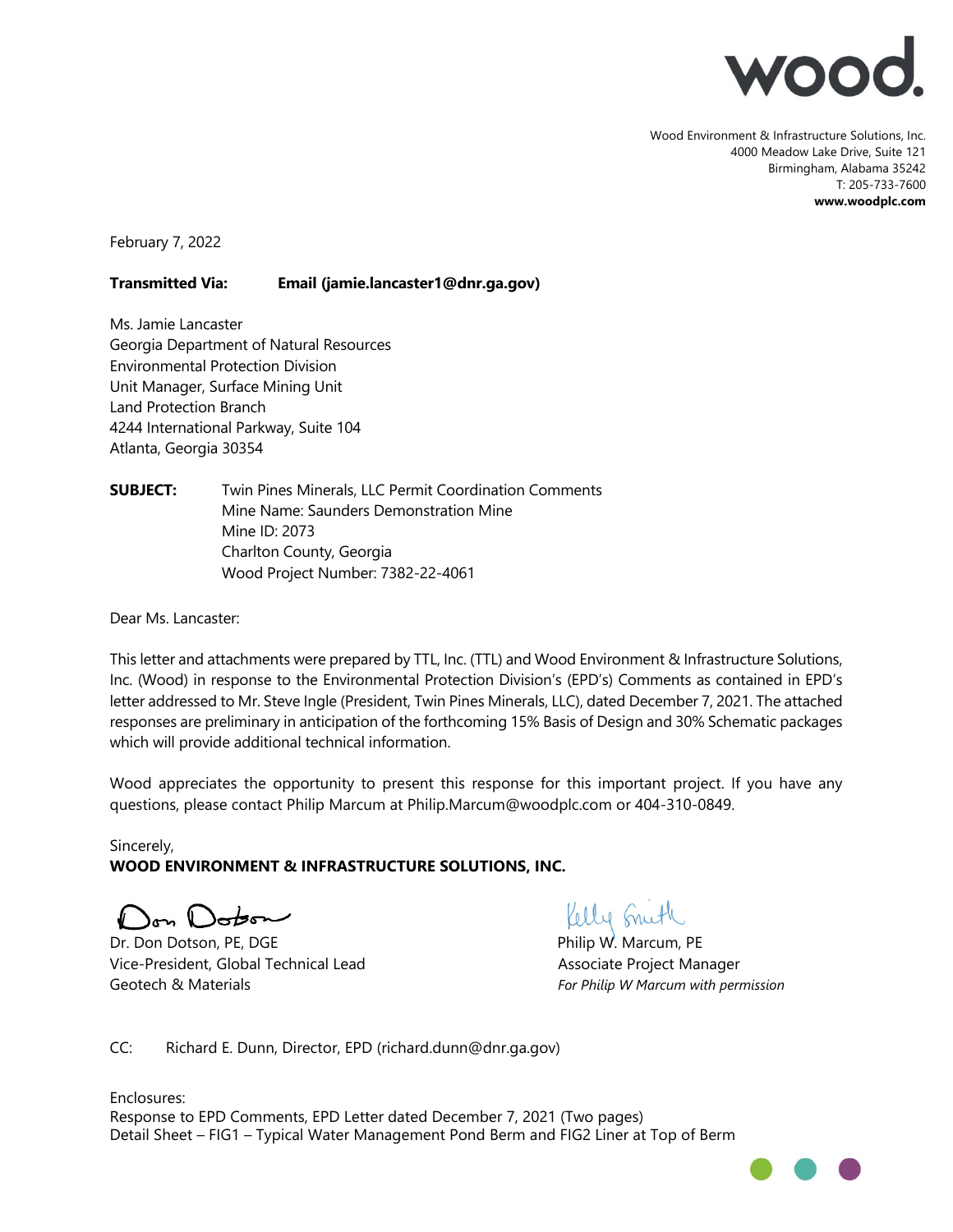*Twin Pines Minerals, LLC Permit Coordination Comments Saunders Demonstration Mine Mine ID: 2073 Charlton County, Georgia* 

## **Enclosures**

Response to EPD Comments, EPD Letter dated December 7, 2021 (two pages) Detail Sheet – FIG1 – Typical Water Management Pond Berm and FIG2 Liner at Top of Berm

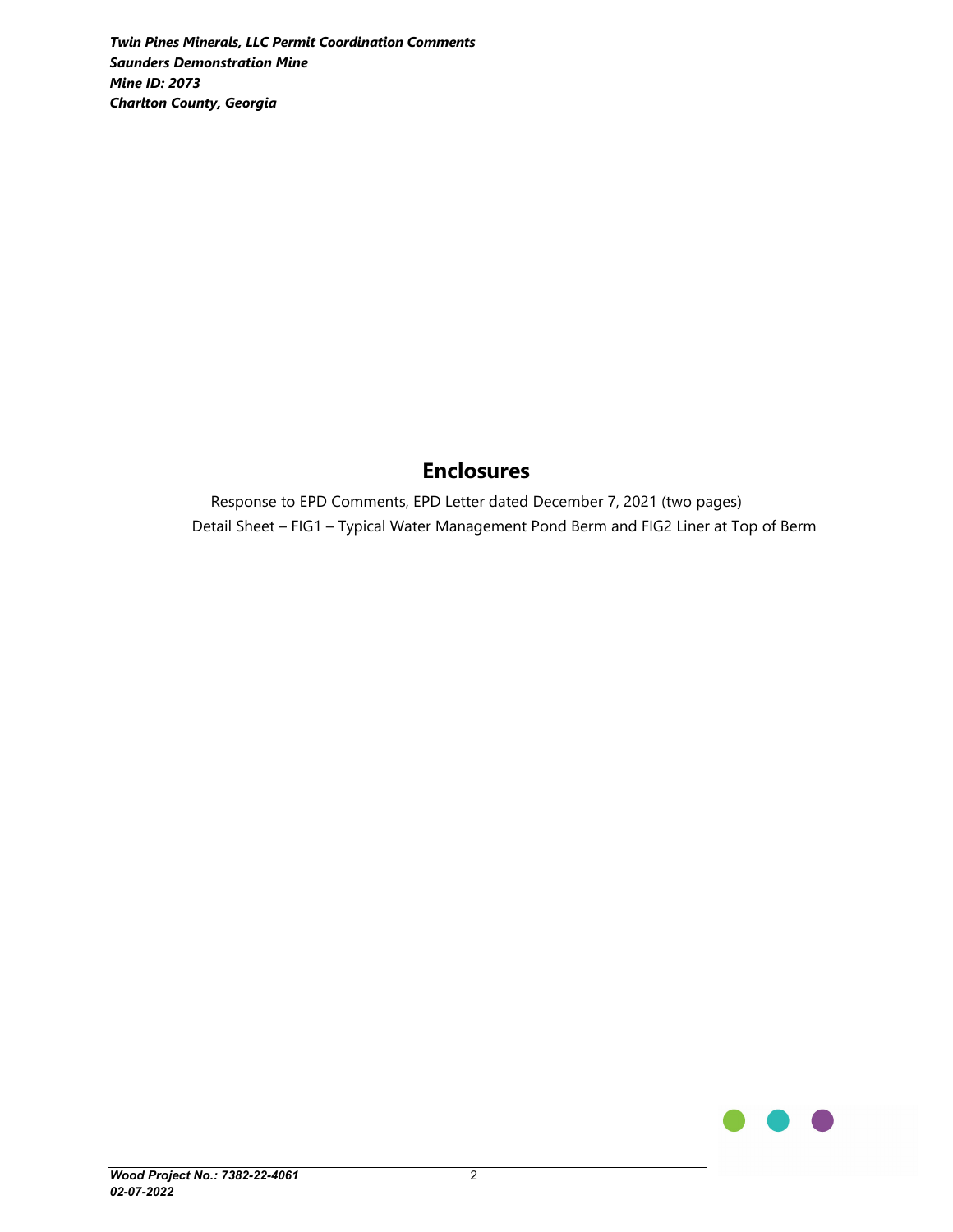## **GA EPD Review Comments**

**Date: 02/07/22 Wood Proj #.: 7382-22-4061<br>Mine ID: 2073 Mine ID:** 2073 2073 **Owners Engineer:** TTL **Project Title:** Saunders Demonstration Mine **Project Title:** Saunders Demonstration Mine<br> **Subject:** Responses to EPD Questions of Responses to EPD Questions dated December 7, 2021,

|    | NO.       | <b>ITEM / NOTES</b>                                                                                                                                                                                                                                                                                                                                                                                                                                                                                                                                                                                                                                                                                                                                                                                                                                                                                                                                                                                                                                                                                    |
|----|-----------|--------------------------------------------------------------------------------------------------------------------------------------------------------------------------------------------------------------------------------------------------------------------------------------------------------------------------------------------------------------------------------------------------------------------------------------------------------------------------------------------------------------------------------------------------------------------------------------------------------------------------------------------------------------------------------------------------------------------------------------------------------------------------------------------------------------------------------------------------------------------------------------------------------------------------------------------------------------------------------------------------------------------------------------------------------------------------------------------------------|
| 1. | Comment:  | Please provide design characteristics (gates, valves, and<br>spillway) for the Emergency Overflow Spillways (spillway), which<br>include a cross section of the spillways with liners and riprap.                                                                                                                                                                                                                                                                                                                                                                                                                                                                                                                                                                                                                                                                                                                                                                                                                                                                                                      |
|    | Response: | The design has been modified to limit the height of the berm to<br>less than 5.0-feet above natural grade. The pond contents<br>consist solely of process water that is pumped into the pond and<br>rainfall. Engineering controls will be incorporated to prevent<br>overfill of process water; the pond will be sized to contain rainfall<br>from the 24-hr/100-yr storm event per Table 2.2.3-1 of volume 2<br>of the Georgia Stormwater Management Manual. Preliminary<br>cross sections of the pond design are included in the attached<br>figures. Design will include the following criteria:<br>Berm Height- no more than 4.90 feet above natural grade.<br>Berm Width - 20-foot<br>Berm Slopes (Interior/Exterior) - Rise/Run, 1:3 / 1:3<br>Design Standards:<br>Pond Capacity - 100% of Process Flow Requirements plus the<br>24-hr/100-yr storm event, plus additional freeboard.<br>Drainage Design - GDOT Drainage Design, GA Stormwater<br>Management Manual and Coastal Stormwater Supplement<br>Erosion and Sediment Control: Manual for Erosion and Sediment<br>Control in GA, GSWCCC |
| 2. | Comment:  | Please provide a contingency plan if an overflow discharge were<br>to occur.                                                                                                                                                                                                                                                                                                                                                                                                                                                                                                                                                                                                                                                                                                                                                                                                                                                                                                                                                                                                                           |
|    | Response: | Engineering controls will be incorporated to prevent overflow and<br>emergency discharge.<br>Control 1 – Prevent overfilling of the pond<br>A float control system will be included in the design to prevent<br>the process water from overfilling the pond.<br>Control 2 - Water Evacuation<br>Portable pumps will be used to convey process water to an<br>alternate water storage facility location on site. Standby fuel,<br>pumps and generator(s) will also be provided to support this<br>contingency.                                                                                                                                                                                                                                                                                                                                                                                                                                                                                                                                                                                          |
| 3. | Comment:  | Please provide pump capacity and pipeline size.                                                                                                                                                                                                                                                                                                                                                                                                                                                                                                                                                                                                                                                                                                                                                                                                                                                                                                                                                                                                                                                        |
|    | Response: | At this stage of design development, the design is conceptual.<br>Each pond in the treatment system will be connected via force                                                                                                                                                                                                                                                                                                                                                                                                                                                                                                                                                                                                                                                                                                                                                                                                                                                                                                                                                                        |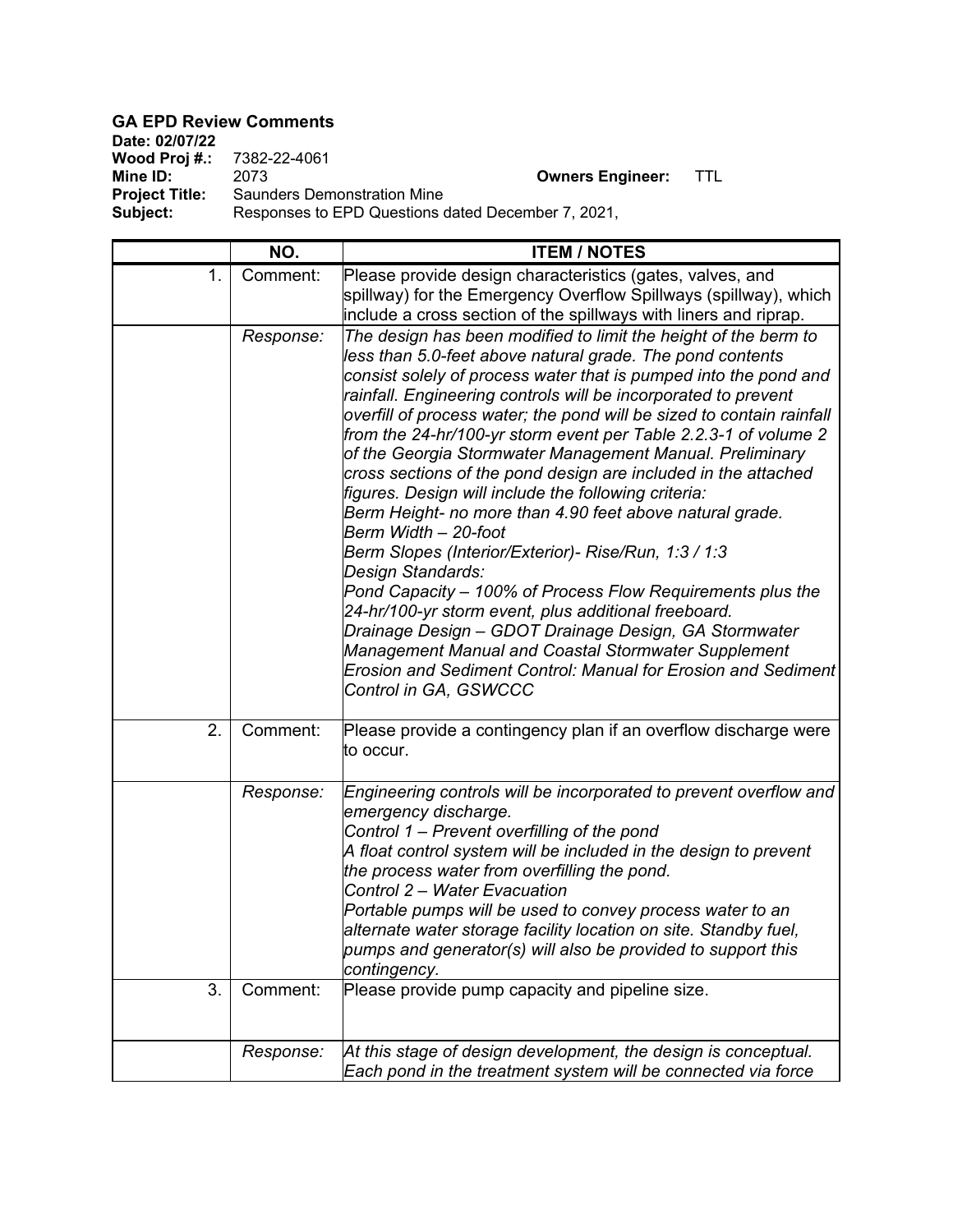|    |           | main, recirculating the process water, and we anticipate duplex<br>pump stations at each pond.                                                                                                                                                                                                                                                                                                |
|----|-----------|-----------------------------------------------------------------------------------------------------------------------------------------------------------------------------------------------------------------------------------------------------------------------------------------------------------------------------------------------------------------------------------------------|
| 4. | Comment:  | Please provide berm construction details including the placement<br>of the liner.                                                                                                                                                                                                                                                                                                             |
|    | Response: | The berm will be composed of engineered fill. Additional pond<br>capacity will be provided within an excavation below the berm.<br>The liner will be anchored at the berm crest and will cover the<br>interior of the pond(s). Liner flotation issues will be evaluated and<br>addressed as needed. (See attached Figure No. 1)                                                               |
| 5. | Comment:  | Please provide liner system specifications and geometry.                                                                                                                                                                                                                                                                                                                                      |
|    | Response: | The liner will be seamed 60 mil HDPE. Liner flotation issues<br>related to fluctuating groundwater levels will be evaluated and<br>addressed as needed. (See attached Figure No. 2)                                                                                                                                                                                                           |
| 6. | Comment:  | Please provide the liner support base material and thickness.                                                                                                                                                                                                                                                                                                                                 |
|    | Response: | The liner will be placed over engineered fill (either the<br>constructed berm, or bedding material placed within the<br>excavated portion of the pond). The borrow for the engineered fill<br>will likely be clayey sand, but the upper 6 inches of the<br>engineered fill that will serve as liner bedding will only contain<br>soil that passes the 1/4" sieve. (See attached Figure No. 2) |